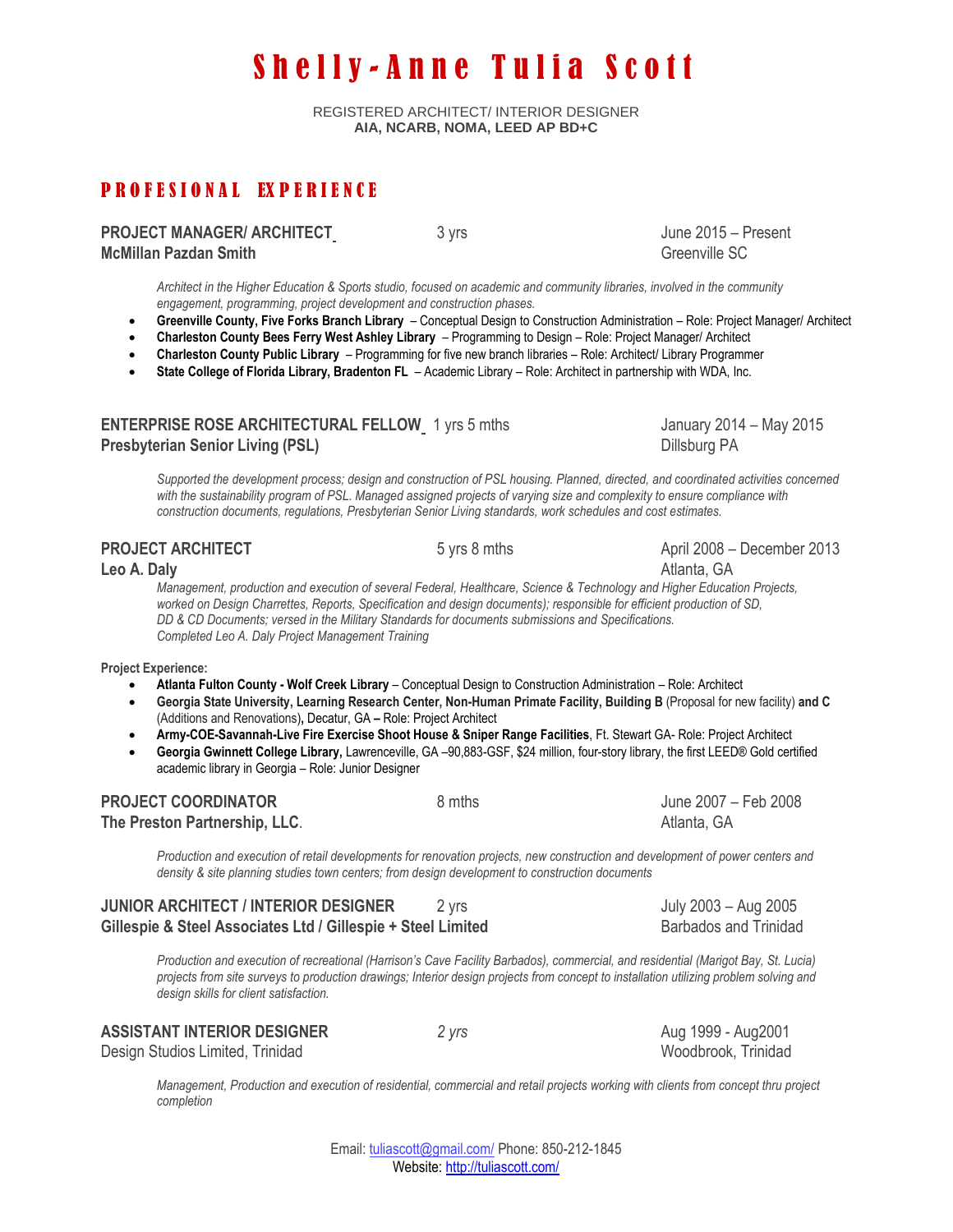# Shelly-Anne Tulia Scott

REGISTERED ARCHITECT/ INTERIOR DESIGNER **AIA, NCARB, NOMA, LEED AP BD+C**

#### *SUMMER INTERNSHIPS* **INTERN ARCHITECT** 3 mths 3 mths Summer 2006 **Reynolds, Smith and Hills, Inc. Community Community Community Community Community Community Community Community Community Community Community Community Community Community Community Community Community Community Communi**

*Production and execution of design development of building prototypes for Banks, Credit Unions and other commercial buildings from programming stages through construction documents*

#### **INTERN ARCHITECT** 3 mths 3 mths Summer 2002 NLBA ArchitectsWoodbrook, Trinidad

*Architectural design research, creation and execution of project proposals, and residential design development*

## E D U C A T I O N

## **Master of Architecture** Aug. 2005-April 2007

Florida A&M University Tallahassee, Florida A&M University

#### **B.A. Architectural Studies** Aug. 2001-May 2003

University of Technology, the control of the control of the control of the control of the control of the control of the control of the control of the control of the control of the control of the control of the control of t Caribbean School of Architecture

Miami International University of Art & Design Miami, Florida Miami, Florida (Formerly International Fine Arts College)

# P R O F E S I O N A L S K I L L S

**A.A. Interior Design** Aug. 1995–May 1997

REVIT, AutoCAD, Lumion, Adobe Creative Suite, Microsoft Office Suite, SketchUp, General Office & Business Skills, Photography [\(Photography Website\),](http://tuliascott.com/photography) Post-Disaster Safety-Assessment Program (SAP) Evaluator, Social Economic Environmental Design (SEED) Certified.

# LEADERSHIP EXPERIENCE & MEMBERSHIPS

- **CoChair Women in Architecture Upstate Chapter**
- **Equity in Architecture SC Upstate Liaison (EQiASC)**
- **Leadership Greenville 2017**
- **Grassroots Leadership Development Program 2017**
- **Global Bike, Spartanburg SC**  Board Member
- **Greenville Technical Foundation**  Board Member
- **Citizens Advisory Committee - Reedy River Redevelopment Area, Greenville SC**  Committee Member
- **Women in Housing & Finance PA Chapter 2014 – 2015**  Steering Committee
- **AIA Central PA** Chair Member Outreach Committee 2014
- **Pecha Kucha Night Harrisburg** Co-Organizer
- **Public Awareness Director** 2011 2013 AIA Atlanta Board of Directors
	- o Editor /Chairperson for the AIA ATL Publication Design Equilibrium 2013 & 2014
	- o Visionary/ Chairperson AIA ATL URBANfronts Storefront Galleries 2013
- **AIA Atlanta Tours Committee** 2008 2014 (Chairperson/ PR Chair/ Photographer/ Tour Coordinator)
- **National Architectural Accrediting Board (NAAB)- Accreditation Team 2013-2015**
- **(YAF) Young Architects Forum – Organizer** 
	- $\circ$  Organized & Executed 'YAF10 ENVISIONING BREUER' (1st Annual YAF Photography Competition)